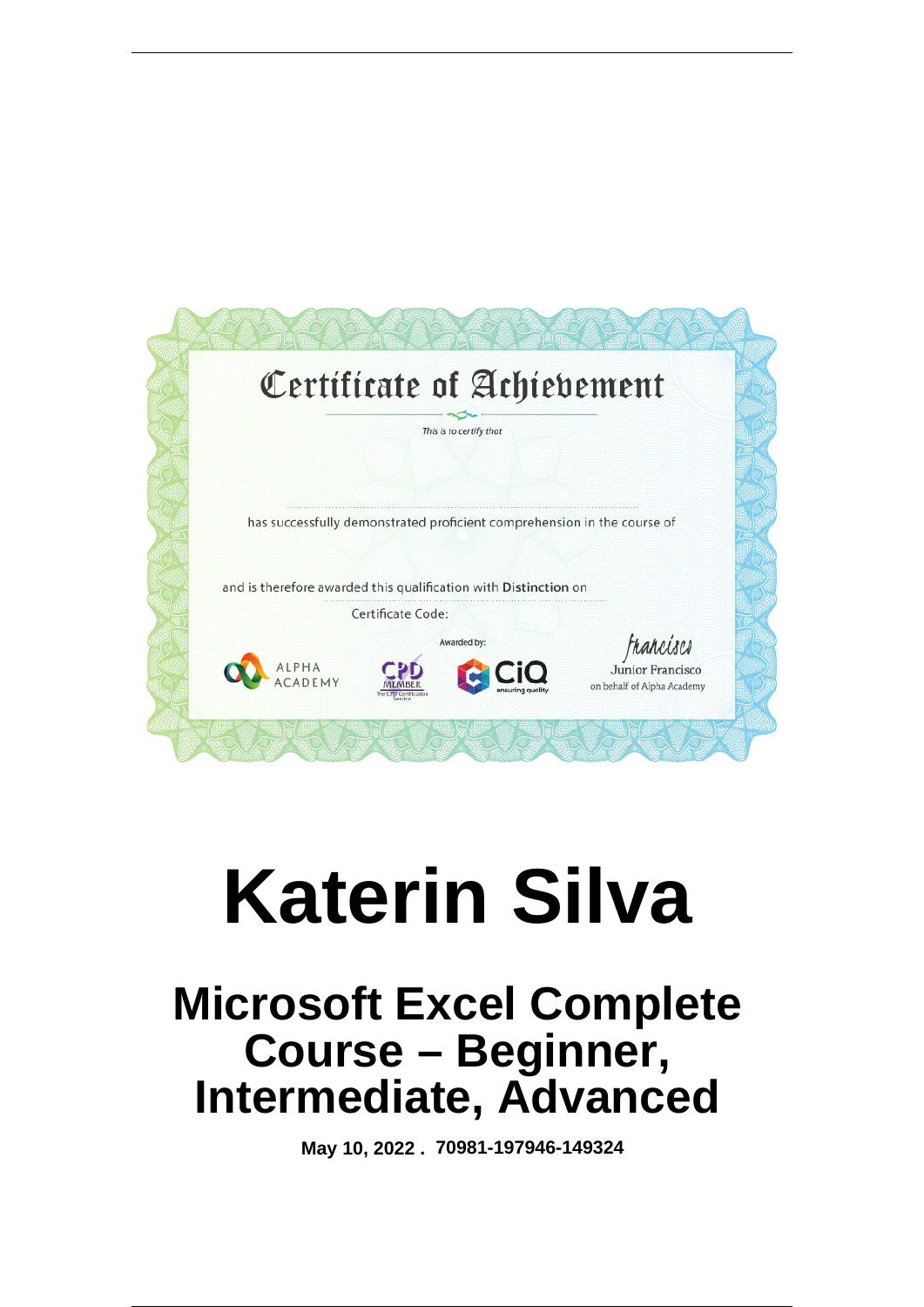This website uses cookies to improve your experience. We'll assume you're ok with this, but you can opt-out if you wish. Cookie settingsACCEPT

**Close** 

#### **Privacy Overview**

This website uses cookies to improve your experience while you navigate through the website. Out of these cookies, the cookies that are categorized as necessary are stored on your browser as they are essential for the working of basic functionalities of the website. We also use third-party cookies that help us analyze and understand how you use this website. These cookies will be stored in your browser only with your consent. You also have the option to opt-out of these cookies. But opting out of some of these cookies may have an effect on your browsing experience.

**Necessary Necessary** Always Enabled

Necessary cookies are absolutely essential for the website to function properly. This category only includes cookies that ensures basic functionalities and security features of the website. These cookies do not store any personal information.

 Non-necessary Non-necessary

Any cookies that may not be particularly necessary for the website to function and is used specifically to collect user personal data via analytics, ads, other embedded contents are termed as non-necessary cookies. It is mandatory to